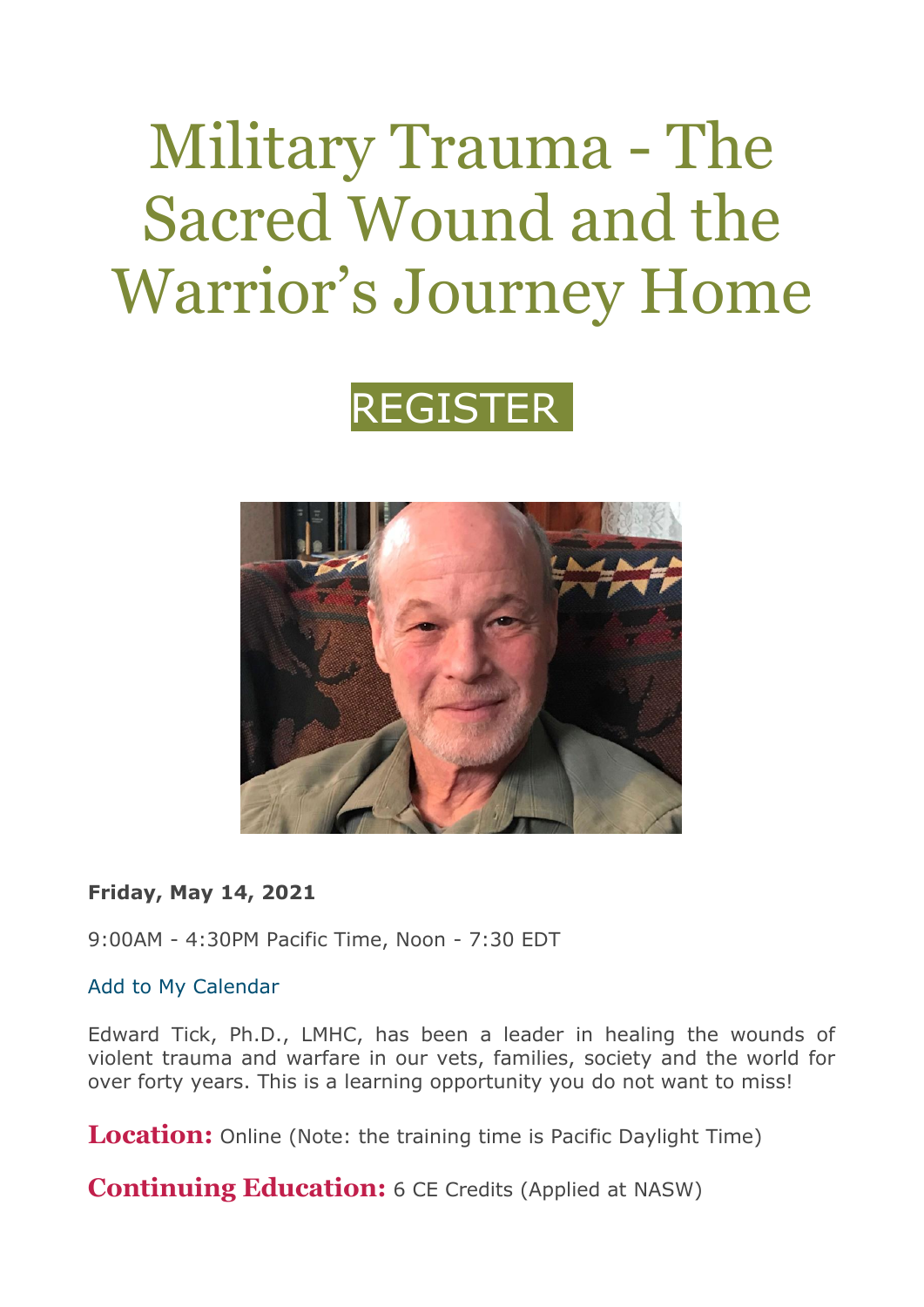#### **Cost:** Free

### **Who Should Attend:**

This training is open to all RVP Volunteer Providers, social workers, mental health counselors, community providers, military, veterans and family members.

#### **What You Will Learn:**

Post-traumatic stress disorder (PTSD) and Moral Injury have proven to be of epidemic proportions in our military and veteran populations but very difficult to treat. Healing efforts must not merely strive for symptom reduction and control but match the transformed inner worlds, life experiences and values of the survivors, provide corrective experiences that counteract the traumas, and offer a life and growth path consistent with military service. Our training day will present Dr. Tick's proven "Soldier's Heart" holistic and psycho-spiritual-communal model for the understanding and practices that bring true healing, homecoming and transformation to our military and veterans.

## **Learning Objectives**

Participants will:

- 1. Be able to present relevant lessons from world warrior traditions.
- 2. Understand the sacred and moral dimensions of military service and warriorhood.
- 3. Gain a holistic understanding of Post-traumatic stress disorder.
- 4. Understand and be able to apply the concept of soul wounding to PTSD and Moral Injury.
- 5. Understand and be able to report the Necessities of Warrior Return.
- 6. Understand the Soldier's Heart Transformational Model and Path of Homecoming and apply it to direct work with veterans.
- 7. Understand the concept of Moral Injury and be able to offer strategies for Healing and Recovery.
- 8. Understand and apply the concept of restoring the warrior archetype.

## **CE Faculty**